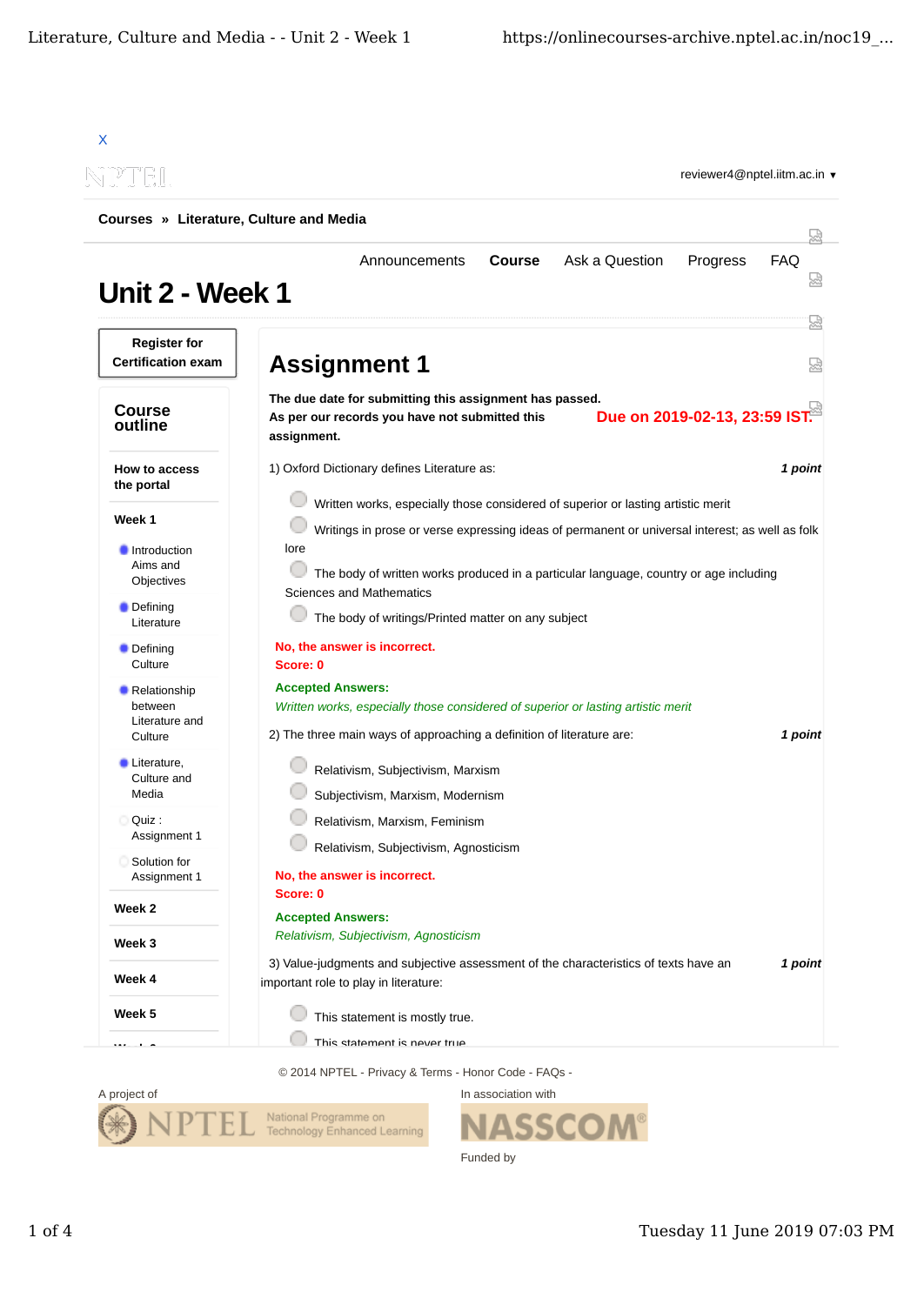

Roger Kessing

**No, the answer is incorrect. Score: 0**

## **Accepted Answers:**

*Geert Hofstede*

6) Origins of the Reflection Theory – which studies the relationship between literature and **1 point** culture – can be traced in:

Empiricism of Bacon and Hobbes

Lacan and Kristeva

Parrington and Hicks

MacIver's concept of competitive classes

**No, the answer is incorrect.**

**Score: 0**

## **Accepted Answers:**

*Empiricism of Bacon and Hobbes*

7) In the context of thinkers who are critical of the Marxist school of thought, which of the **1 point** following statements is NOT correct:

Marxist analysis tends to be overly negative and pedantic in its judgments.

**Marxist emphasis on classes limits the scope of literary analysis as it cannot account how** bourgeois writers can express the ideas and goals of the proletariat in their works.

Marxist criticism is able to prove that economic conditions are not relevant for literary productions.

 $\Box$  The idea that classless society will provide the impetus for improvement of literary/ artistic greatness is merely wishful thinking and hopeful propaganda.

**No, the answer is incorrect.**

**Score: 0**

**Accepted Answers:**

*Marxist criticism is able to prove that economic conditions are not relevant for literary productions.*

8) The idea that 'literature does not just "entertain" its readers, but it releases their antisocial  $\,$  1  $point$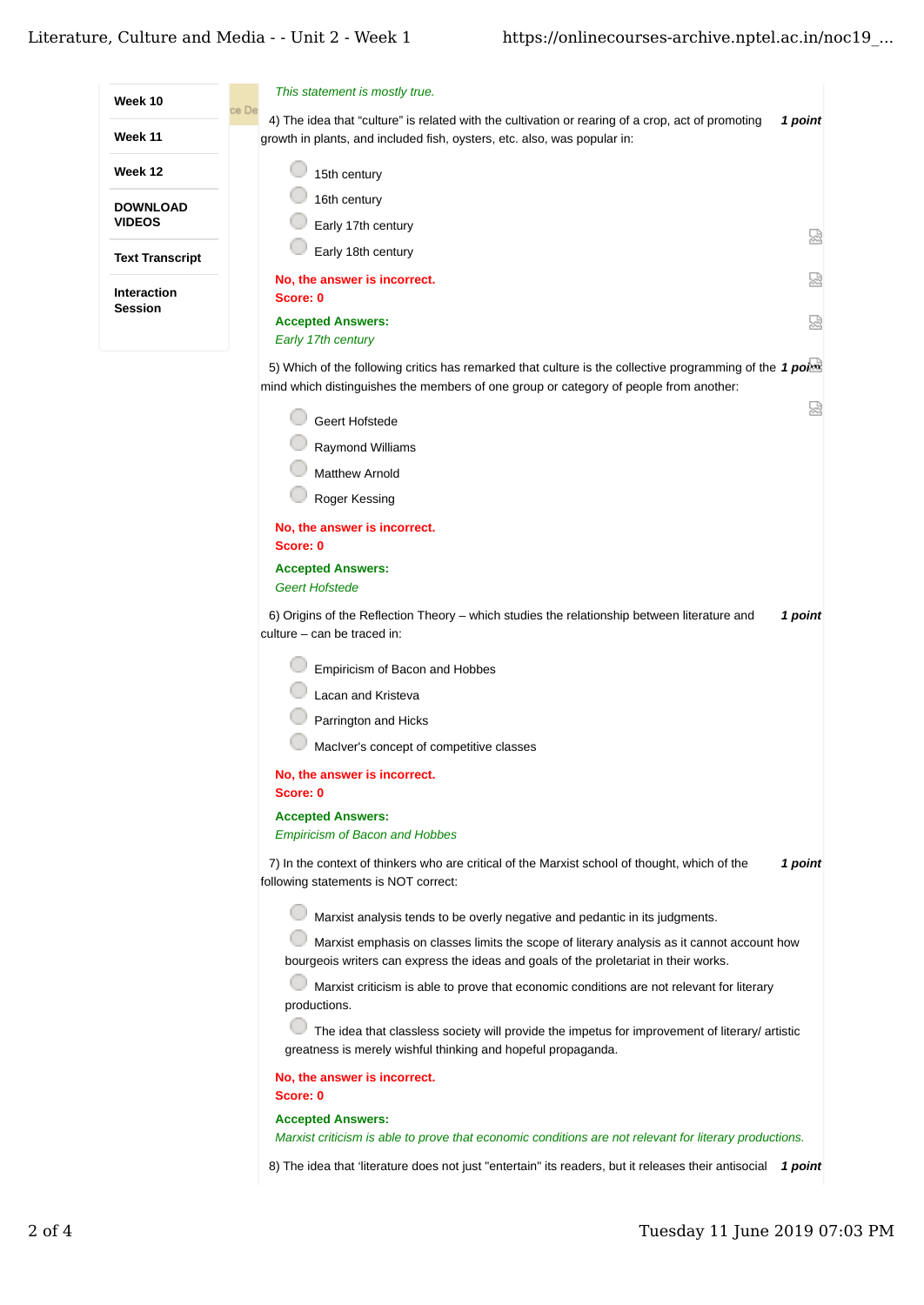impulses, anxieties, and frustrations and provides them with both a feeling of being instructed and a sense of security and import' is an integral argument of:

| The social control function of literature                                                                                            |              |
|--------------------------------------------------------------------------------------------------------------------------------------|--------------|
| The Renaissance thought                                                                                                              |              |
| The Reflection Theory                                                                                                                |              |
| None of the above                                                                                                                    |              |
| No, the answer is incorrect.                                                                                                         | 냈            |
| Score: 0                                                                                                                             |              |
| <b>Accepted Answers:</b><br>The social control function of literature                                                                |              |
| 9) Which of the following literary genres can be termed as a product of the print media<br>revolution:                               | 1 point<br>냈 |
| Drama                                                                                                                                |              |
| Poetry                                                                                                                               |              |
| Novel                                                                                                                                |              |
| Criticism                                                                                                                            |              |
| No, the answer is incorrect.<br>Score: 0                                                                                             |              |
| <b>Accepted Answers:</b><br><b>Novel</b>                                                                                             |              |
| 10)t can be said that the novel emerged in response to the changes in the socio-political fabric 1 point<br>as it:                   |              |
| It encapsulated the experiences of the middle classes and the changes that led to their<br>cultural dominance.                       |              |
| Life and development of individual characters in the novel are never situated in particular<br>spatiotemporal domains.               |              |
| It is produced for the royal court, at the behest of the aristocracy.                                                                |              |
| It negates to utilize the conventions of formal realism.                                                                             |              |
| No, the answer is incorrect.<br>Score: 0                                                                                             |              |
| <b>Accepted Answers:</b><br>It encapsulated the experiences of the middle classes and the changes that led to their cultural dominan |              |
|                                                                                                                                      |              |

Previous Page **End**